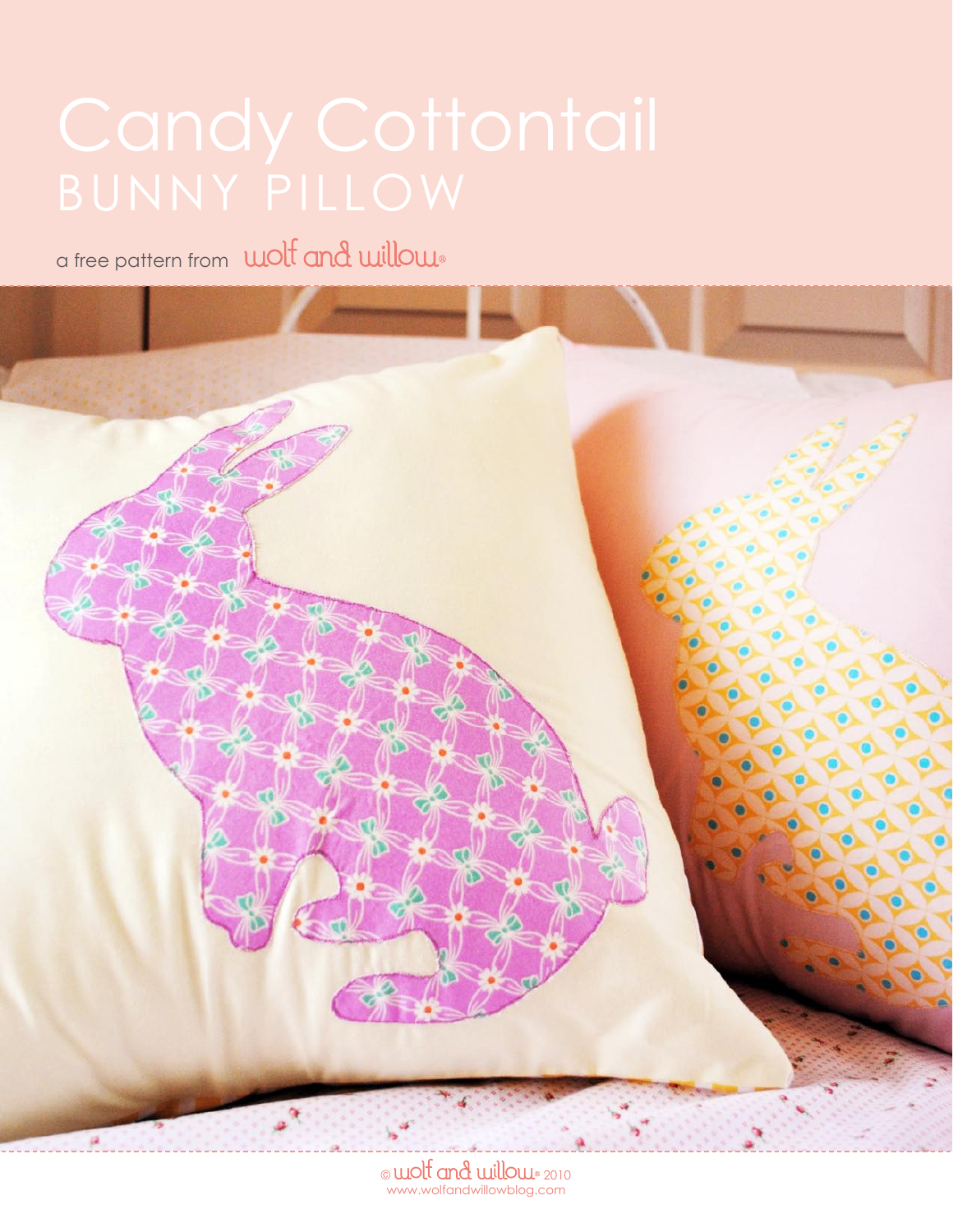a free pattern from wolf and willow.

# SHOPPING LIST

# materials needed:

1/4 yard x PLAIN cotton or linen fabric 1/2 yard x PATTERNED cotton fabric 1/4 yard x PATTERNED cotton fabric (for appliqués) 4 x 1" buttons 2 x standard sheet of lightweight iron-on fusible web 1 x 18" pillow inserts matching thread a darning foot (or regular hand-sewing needle)

### sewing notes:

All SEAMS are 1/4". All FABRIC in 44" - 45" bolts.

This pattern uses raw-edge machine appliqué. Don't be afraid to try it – it's easier than you think! All you need is a darning foot and a little practice. However, if you would prefer to hand-stitch the appliqué, please do!

My favourite fusible web is *Steam-a-Seam Lite*.

# LET'S GET STARTED

## making the pillow case

Cut one 18.5" x 18.5" square pillow top from the PLAIN fabric. For the pillow back, cut two 18.5" x 14.5" pieces, from the PATTERNED fabric.



**2** Take both pillow backs and press under 2" on one side only, fold and press again to make a double thickness. Top stitch in place.



**3** With tailor's chalk draw a 1" line on each back panel, 6" in from each side. Sew buttonholes on one, and buttons on the other!



4. Pin the pillow back panels together with the buttons and buttonholes meeting evenly. Stay stich in place.



 $_{\odot}$  wolt and willow  $_{\textrm{\tiny{2010}}}$ www.wolfandwillowblog.com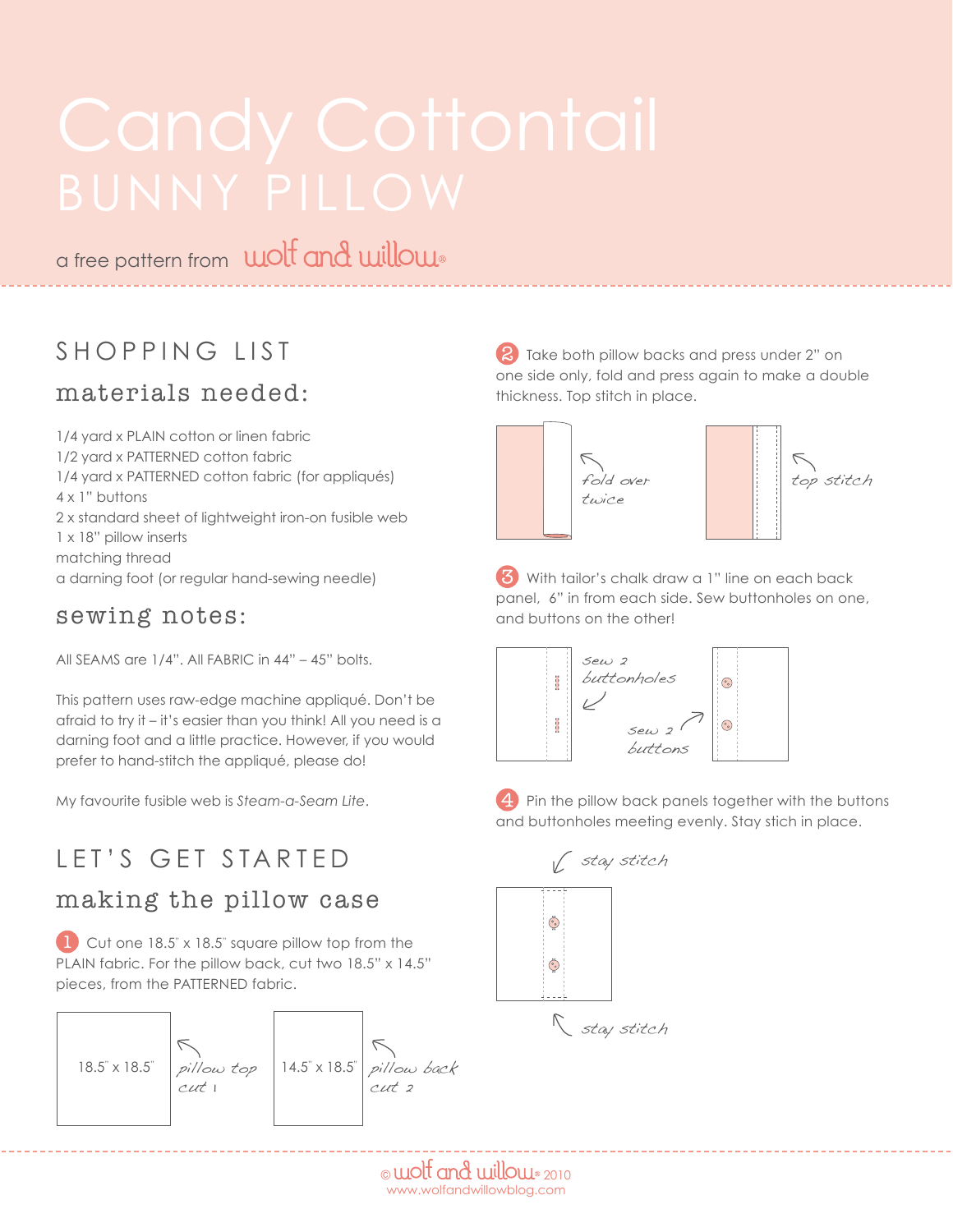a free pattern from wolf and willow.

## cutting out the appliqués

**T** Trace the bunny template onto the backing paper of the fusible web using a permanent marker (trace onto the *smooth* side, where the opposite is slightly tacky).



2 Cut around the template you have drawn leaving a rough margin. Peel away the protective paper and press the fusible web to the *wrong side* of the PATTERNED fabric. Steam iron over the backing paper to fuse.





 Following the permanent marker lines on the backing paper, cut the bunny shape from the PATTERNED fabric. Peel away the backing paper to reveal the tacky surface of the fusible web. Place the bunny, tacky side down, onto the *right side* of the pillow top (allowing for 1/4" seam). Steam iron to fuse.





### appliquéing the pillow top (skip if hand-stitching)

**L** Referring to the manufacturer's instructions for your sewing machine, attach the darning foot and drop your feed dogs. Select a top & bobbin thread to complement the shape you will be working on.

*note: if you have never tried free-motion appliqué before, please practice this next step on a scrap of fabric until you get the feel of it. Once you do, you'll love it!*

**2** Working on the **right side** of the fabric, lower your needle through the appliqué, close to the edge of the shape. (The point between his back and tail are a good place to start; it's the longest stretch without corners!) Raise the needle and pull the bobbin thread through to



the top. Take several stitches close together to secure the thread.

**3** Using your hands to guide the fabric, free motion stitch along the edges of the bunny, all the way around. Secure again at finish.

stitch

# ALMOST DONE! stitching it up

With *right sides* facing, and buttons done up, sew pillow top and pillow back together. (You may wish to use a serger for a neat finish).

Reach inside and undo the

buttons before turning inside out. Insert cushion insert and button up. Your lovey pillow is now complete! Yay!

 $_{\odot}$  wolt and willow  $_{\textrm{\tiny{2010}}}$ www.wolfandwillowblog.com